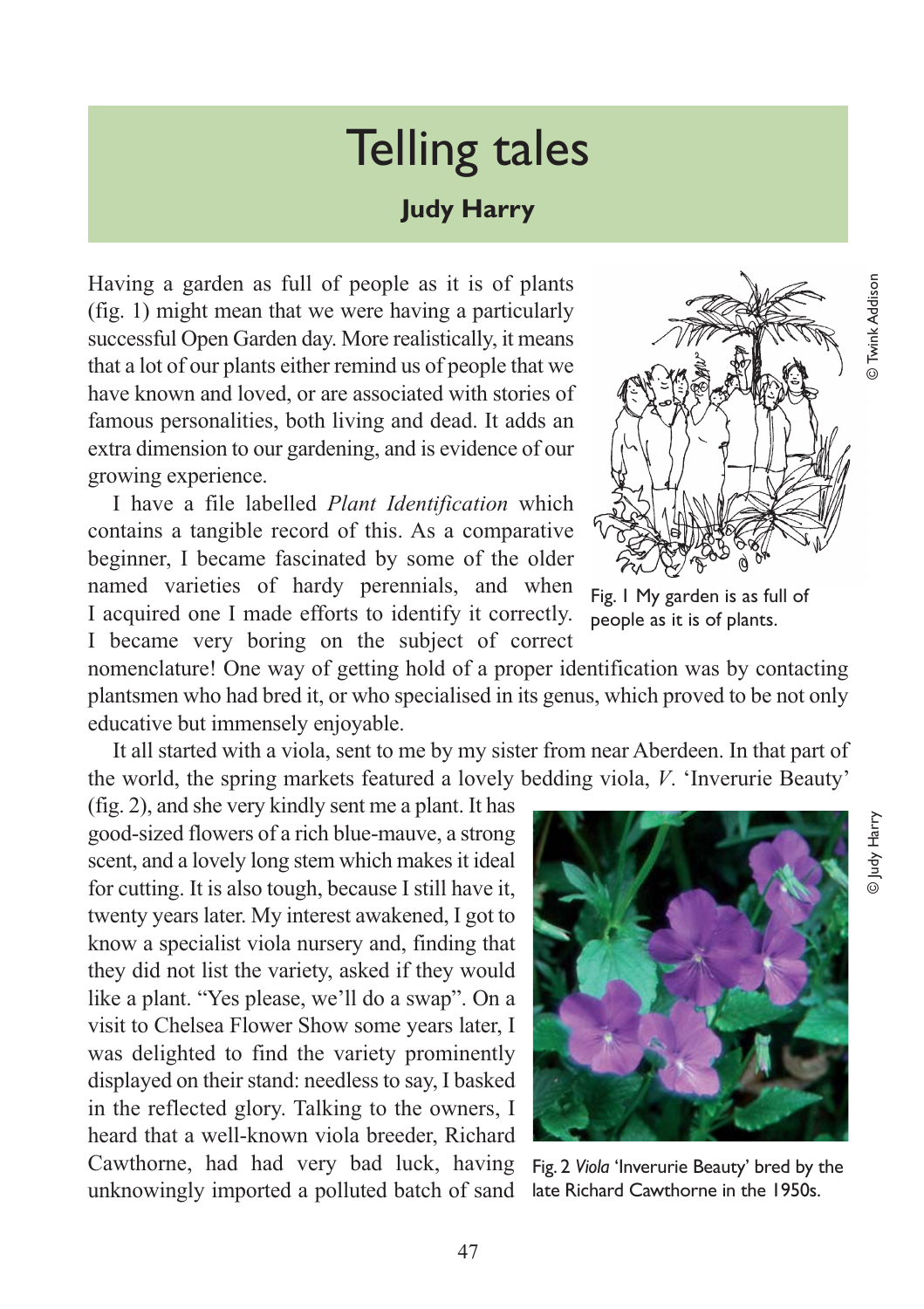

Fig. 3 Like meeting the man who knew the woman who was sister...

for his propagation beds which had killed many of his stock and young plants. I sent off a letter full of sympathy, offering a plant of 'Inverurie Beauty', and enquiring if he knew it. His response:

Dear Mrs Harry, Thank you very much for your letter... and kind offer... It was actually bred by me back in the 1950s...

What excitement! It was like meeting the man who knew the woman who was sister to the one who danced with Lloyd George (fig. 3). He also explained how he had

improved on an original "very straggly" plant given to him by a friend from Inverurie, by crossing it with an old viola, 'Mauve Radiance', and selecting from the resulting F2



© Twink Addison

**D** Twink Addison



Fig. 4 Pinning down the identity of *Erigeron* 'Dignity' was an enjoyable exercise.



Fig. 5 The best way was to send him a piece of the plant in flower.

generation seedlings.

More sleuthing was to follow when my mother passed several plants on to me from her garden, which had been planted up in the 1960s. There were asters, phlox, and daisies of all sorts, and I was keen to find out about all of them. It immediately became clear that some of the names had drifted a bit from the original, and I particularly wanted to clarify the name of a lovely erigeron (fig. 4), which was very possibly one bred by Alan Bloom in the 1950s. It seemed that the best way to do this was to send him a piece of the plant in flower (fig. 5). By putting a piece of wet Oasis at one end of a clear plastic chocolate box (you know the ones, deliciously nutty and wrapped in gold foil) I was able to insert two flowering stems, and send off the box first class with accompanying letter and s.a.e. It apparently arrived as fresh as a daisy (of course) and we started a most enjoyable correspondence. The fact that we never quite pinned down the identity of the plant was incidental: it was a lot of fun, and when many years later, and not long before his death at the age of 98, I was privileged to visit our President Alan Bloom as chairman of the HPS, we were able to carry on where we left off. (In case you are wondering, he felt almost certain that it was *Erigeron* 'Dignity'.)

Among my mother's plants were various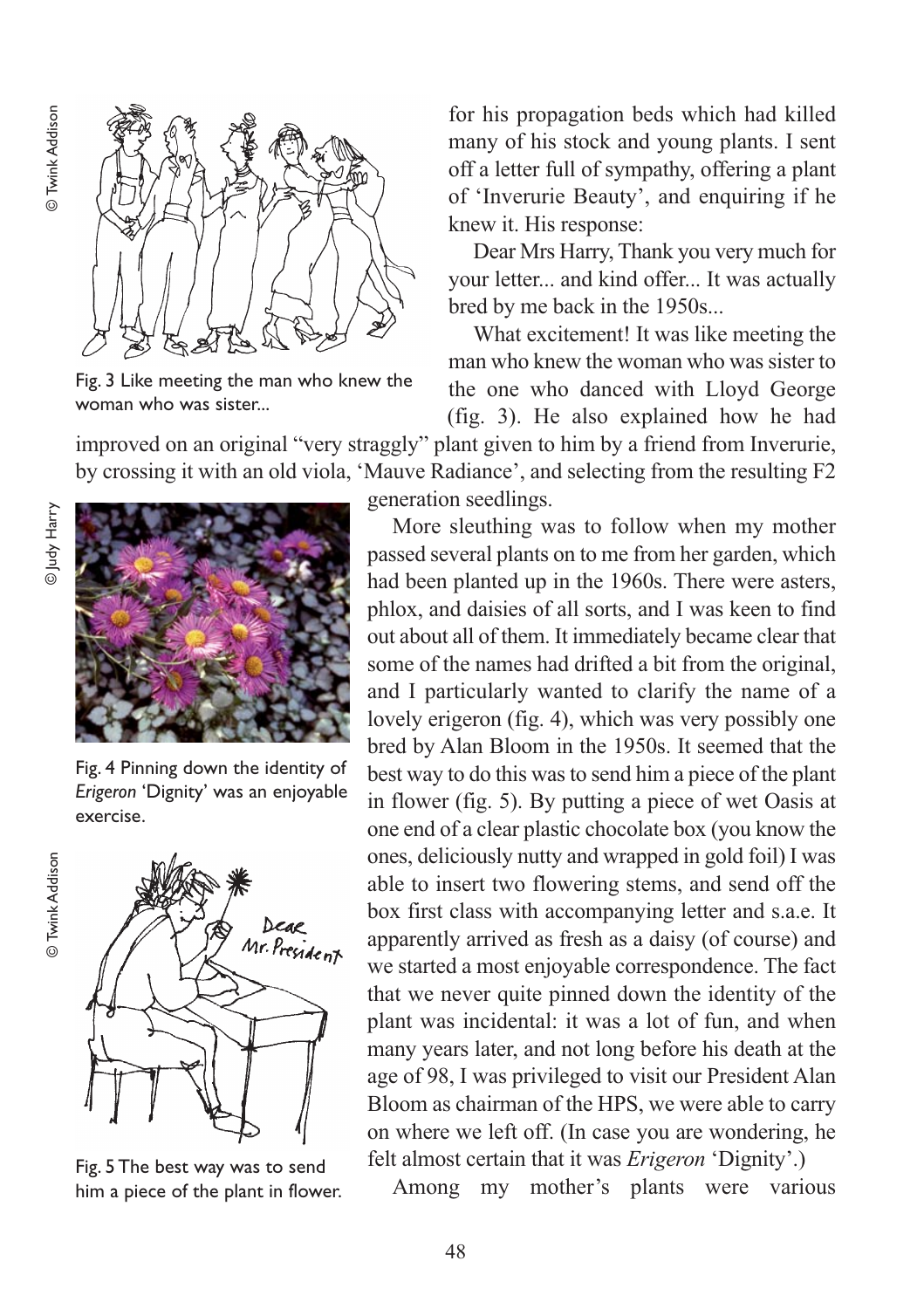Fig. 6 *Aster novi-belgii* 'Fellowship' bearing its fine pink flowers in

y Judy Harry

o Judy Harr



September.

Fig. 7 Butterflies love the pure white Aster *novi-belgii* 'Albanian'.

consult was Paul Picton, at Old Court Nurseries, who at that time was building up a collection of the so-called New York asters, *Aster novi-belgii*, and trying to correct their very muddled names. Off went more chocolate-box Wardian cases, followed in due course by plants of one or two varieties for his collection. *Aster novi-belgii* 'Fellowship' (fig. 6) was one of the many that he was good enough to identify for me and I grow and love it still. Flowering mid-season, it is tall, with generous branching stems of large, soft pink flowers that have a certain fluffiness about them. Whenever I went down to London for the HPS meetings that coincided with the RHS Great Autumn Show, I would be sure to meet happy gardeners coming away from Vincent Square carrying bags from which protruded the unmistakeable flowers of this excellent aster.

Michaelmas daisies, and the obvious specialist to

Another very good variety identified by Paul was the white *Aster n-b* 'Albanian' (fig. 7). This came from another of my 'garden people', a woman, or

more properly a lady, who had moved to our village bringing many plants from her previous, people-stocked garden. Her recollection of plant names was rather hazy, and many seemed to be accompanied by the remark "Mother used to grow it" (fig. 8). Receiving plants from her put me on a steep learning curve and sometimes required

tactful feedback. Early on, she handed me a plant with the confident assertion that it was called *Reflectrum*. It grew and prospered, and I started trying to find out more about it. Searches led me nowhere, until I ignored entries under 'R' and looked elsewhere. At last all fell into place when I stumbled upon the genus *Thalictrum*, for it was indeed *T. aquilegiifolium* (fig. 9), a lovely plant which contributes much to the early summer garden. Passing on its true identity to my dear friend was a little tricky, for ironically she was a stickler for correct pronunciation, often bemoaning the careless speech of broadcasters, among others.

Also from a tiny cottage garden in the village came an obviously old variety of hardy chrysanthemum. It Fig. 8 "Mother used to grow it."

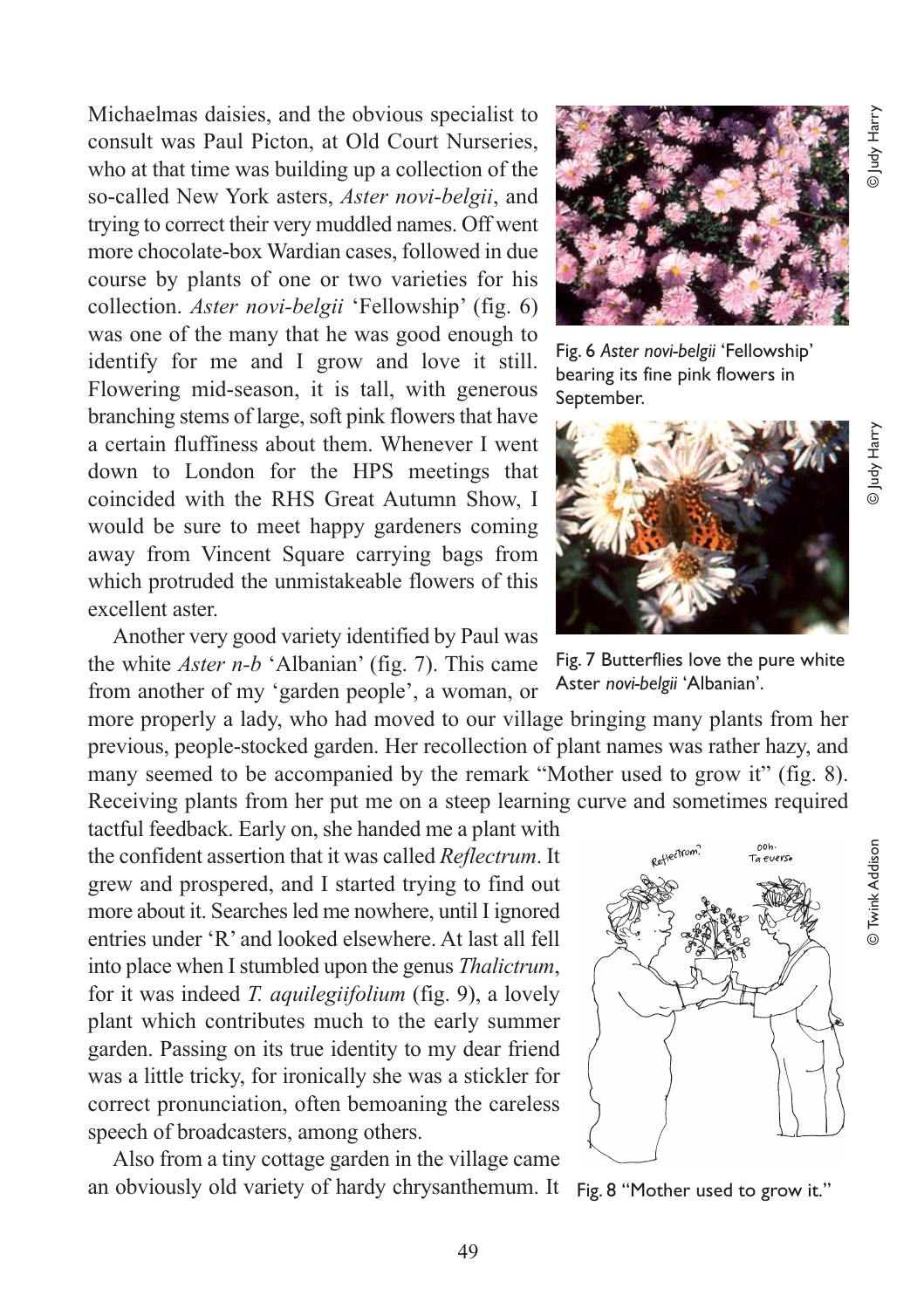

Fig. 9 *Thalictrum aquilegiifolium*, here in its white form, makes a valuable addition to the early summer garden.

was a momentous day when, having sent some to Judy Barker, it transpired that mine was identical to others she had collected and that they all stemmed from a plant long grown at Chelsea Physic Garden, whose name the variety now carries. Her work with some of the older hardy varieties has rightly been acclaimed, and I think of her every time I see the buds developing on *Chrysanthemum* 'Chelsea Physic Garden' (fig. 10), one of the HPS Conservation Scheme's successes, and on the wonderfully floriferous *C*. 'Nantyderry Sunshine' (fig. 11) which she kindly gave me. It is one of the regrettable truths of modern

horticulture that the naming of commercially available plants can be as imprecise as that of gifts from amateur gardeners. A friend who worked in the trade gave me a plant labelled *Lonicera periclymenum* 'Sweet Sue' so that I could compare it with my old favourite *L. p.* 'Graham Thomas'. When it came into flower I was a little perplexed by its colouring and its lack of scent, and my suspicions were confirmed when the donor came one day and pronounced it definitely not 'Sweet Sue'. We both agreed to do some research and on our next meeting greeted each other with the cry "*Tellmanniana*!" (fig. 12). Hardy Planters are of course renowned for talking a strange language to each other. It is indeed *L.* x *tellmanniana* (fig. 13), a handsome, richly coloured and early-flowering



Fig. 10 *Chrysanthemum* 'Chelsea Physic Garden'.



Fig. 11 Living up to its name, *Chrysanthemum* 'Nantyderry Sunshine' has become a favourite.

honeysuckle, and I am delighted to have it.

I do, of course, buy plants, and they bring with them the personalities of the nurserymen who grow and sell them. *Nepeta racemosa* 'Walker's Low' (fig. 14) was in a consignment from a respected if outspoken grower of perennials with whom I had an enjoyable correspondence in the process of planning my order. It is, I think, the best of the catmints, with a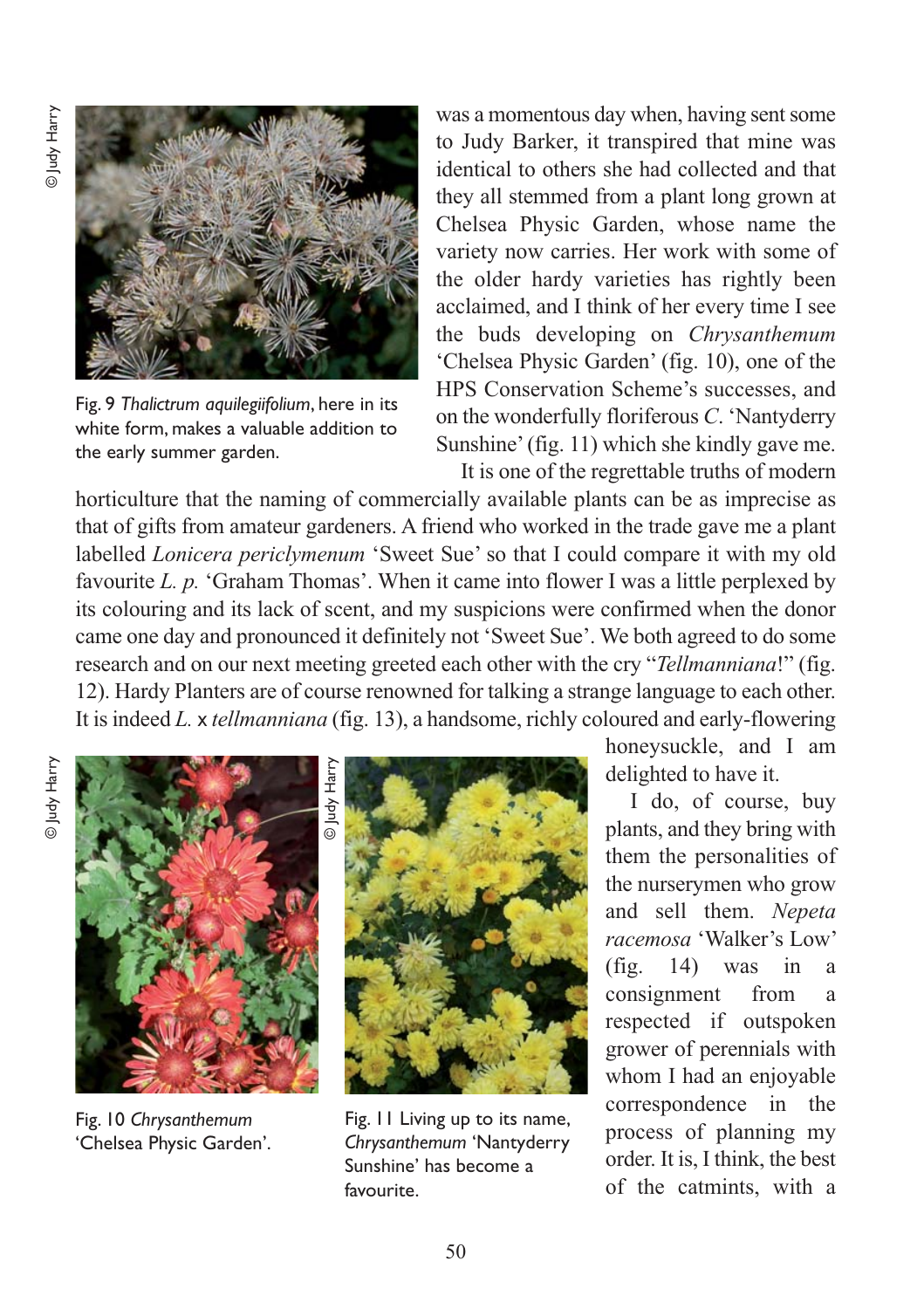**D** Twink Addison © Judy Harry © Twink Addison

o Judy Harr)

prolonged and abundant flowering habit, and I have it in more than one place in the garden. In one, it is illuminated by the setting summer sun, giving the plant a new and very exciting dimension. Of a similar colour, my current plant of the *cordifolius* hybrid *Aster* 'Little Carlow', came from the nursery at Great Dixter, now in the capable hands of Fergus Garrett, following the death of Christopher Lloyd. It is a wonderful plant, and the enthusiasm of its flowering seems to typify the enthusiasm of both Christopher and Fergus.

I was only able to make a visit to Barnsley House after the death of Rosemary Verey, but she lives on in two plants that I bought at the nursery there. They grow in a raised bed which faces due south and survive in bone-dry soil. They also happen to flower at the same time, which is a bonus. One is an erodium which was labelled *E.* 'Prestbury Hybrid' but I was never able to find it in the *Plant Finder*, for example. However, researches on the Wonderful Worldwide



Fig. 12 Greeted each other with the cry "*Tellmanniana*!"

Web<sup>1</sup> explained it all, and brought another 'person' into the picture. This erodium must have been bred by John Anton-Smith, whose Burnside garden<sup>2</sup> near Prestbury in Gloucestershire, is open to the public and if ever I am down that way I shall have to visit to fill in the gaps in the story. Whatever its name, I love it for its abundant pink flowers over finely cut silvery foliage. A trim after its first flush ensures that it produces further crops of flowers throughout the summer. Its partner is the beautiful, true blue, and frighteningly adventurous *Buglossoides purpurocaerulea* (fig.15), safely confined in a raised bed. It does, of course, fling out long stems which root as soon as they touch ground, but they are easily uprooted from the surrounding gravel.

It would not be fair to blame all misnaming on the trade, however. I too have been

guilty of stupidly mixing up labels, or of optimistically thinking that I will remember what 'that plant' is, even though the label has faded and I have been too idle to rewrite it. Thus it was with the arisaema given to me as bulbils by a generous plantsman and HPS member who specialises in these intriguing plants. There were several different varieties, whose labels gradually started to migrate and/or fade, but eventually two of them became established in the garden, one with great



Fig. 13 Wrongly labelled, but *Lonicera* x *tellmanniana* was very welcome all the same.

 $1$  www.manntaylor.com/glosplan2.html  $2$  www.manntaylor.com/anton.html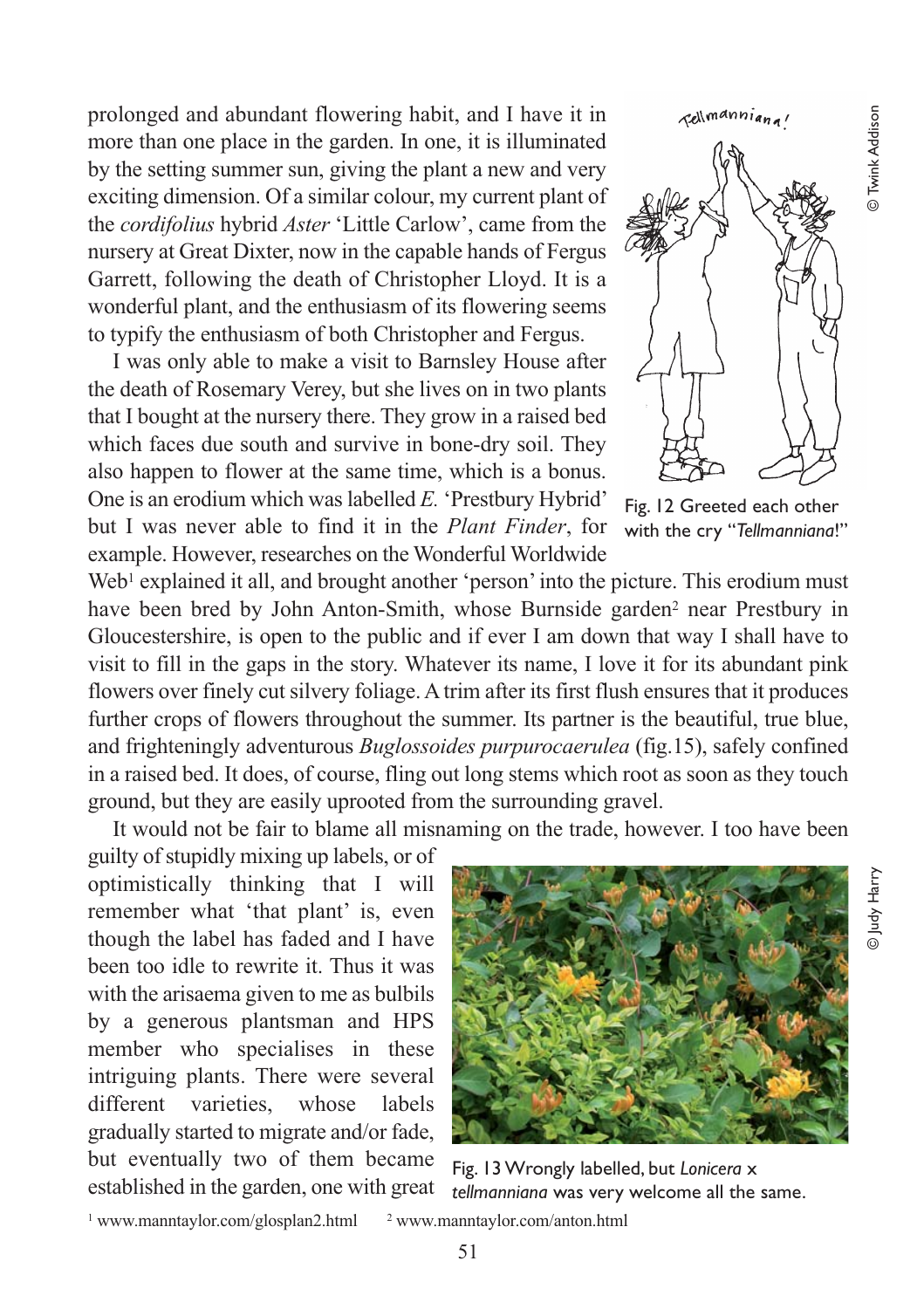o ludy Harry



Fig. 14 Placing *Nepeta racemosa* 'Walker's Low' where it is illuminated by the late afternoon sun has given it an exciting new dimension.

Fig. 15 Flowering reliably in a dry raised bed, *Erodium chrysanthum* 'Prestbury Hybrid' with *Buglossoides purpurocaerulea*.

enthusiasm where it is colonising a patch of cool shade, and the other with admirable determination since it has in its lifetime been rather neglected, trodden on by the window cleaner (fig. 16) and half

dug up by some passing animal (a badger? or a fox?). In 2010 it flowered magnificently and later produced a good spike of red berries. I think it is probably *A. consanguineum*. In case you are wondering why I should have put it where the window-cleaner can tread on it, I know that that spot in that border is one of the few places in this garden with conditions that will suit it.

Further along the same border is another gift plant, from a former HPS chairman, and it too is thriving. This is interesting, since *Reineckea carnea* (fig.17) prefers cool,



Fig. 16 Trodden on by the window cleaner.

acid conditions which makes me think that over the years the soil in this narrow, north-facing border has soured somewhat and so become acceptable to these interesting plants. Related to lily-of-the-valley, *Reineckea* spreads steadily, and only produces its stumpy pink flowers in late October or November. It may not be the showiest plant in the garden, but I value it highly as I do the lateflowering *Liriope* which I shall always associate with another of our former chairmen. So many plants, and so many lovely people.

I would guess that connections with HPS members and events provide us with the majority of our 'people plants': the Society is renowned for comfortably combining the social and the educational. Peruvian lilies of the old sort have the reputation of spreading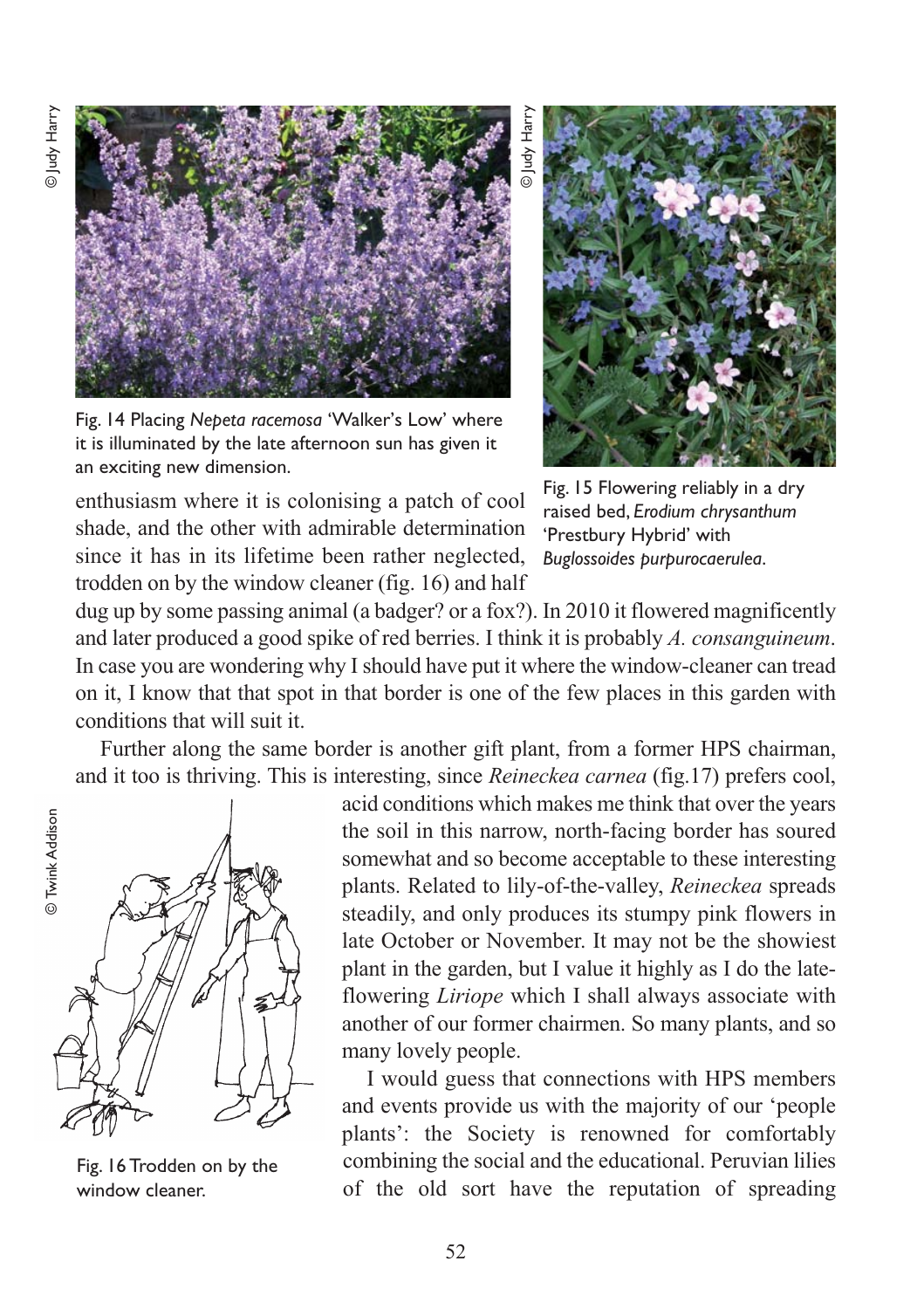uncontrollably so an unnamed alstroemeria, a gift from long-time friends and members of the Lincolnshire Group, is also confined within a raised bed. The conditions here are cool and damp at the roots but with afternoon sun, and the lilies follow on after daffodils and bluebells. The bed backs on to a brick barn, and on the wall is one of my favourite roses, *R.* 'Phyllis Bide', along with a



Fig. 17 The golden form of *Lysimachia nummularia* has taken on pink tints to better partner *Reineckea carnea*.

*Clematis*'Bill MacKenzie'. They are both vigorous growers, of course, and the response of the alstroemeria has been to go by the principle of if you can't beat 'em, join 'em; by July or August, the yellow flowers are trumpeting victoriously from among the climbers' stems at a height of more than two metres, a wonderful sight (fig. 18).

In a much drier and sunbaked spot is a precious little group of *Sternbergia lutea*, pictured flourishing in France in the last issue of the journal, and given to me on a lecturing visit to Northern Ireland. With the reassuring appearance of their leaves each year, I am reminded of the donor, a man of infinite plant knowledge and quiet generosity, and also of Sir Frederick Stern, in whose famous garden, Highdown, I first saw these lovely flowers on the Autumn Weekend in 2003.

Planted in the shelter of a south-facing border in front of our house is a fine bush of *Ageratina ligustrina* (fig.19). Seen for the first time on the 1999 Autumn Weekend, and

identified by a much more knowledgeable member by its former name of *Eupatorium ligustrinum*, I took a great fancy to it. Vowing to get hold of a plant, I was delighted to find it at a Lincolnshire HPS member's nursery. It has exceeded all expectations; some years its evergreen foliage simply needs a spring tidying, while after a more severe winter, more drastic pruning is required. It always grows away strongly and by the autumn is covered with heads of flowers which reach their musky, sweet-scented peak in October. In the long mild autumn of 2010 these flowers kept honeybees fed for weeks – a great reassurance since we had seen few earlier in the year.



Fig. 18 The sight of this *Alstroemeria* competing vigorously with clematis and roses fills us with admiration.